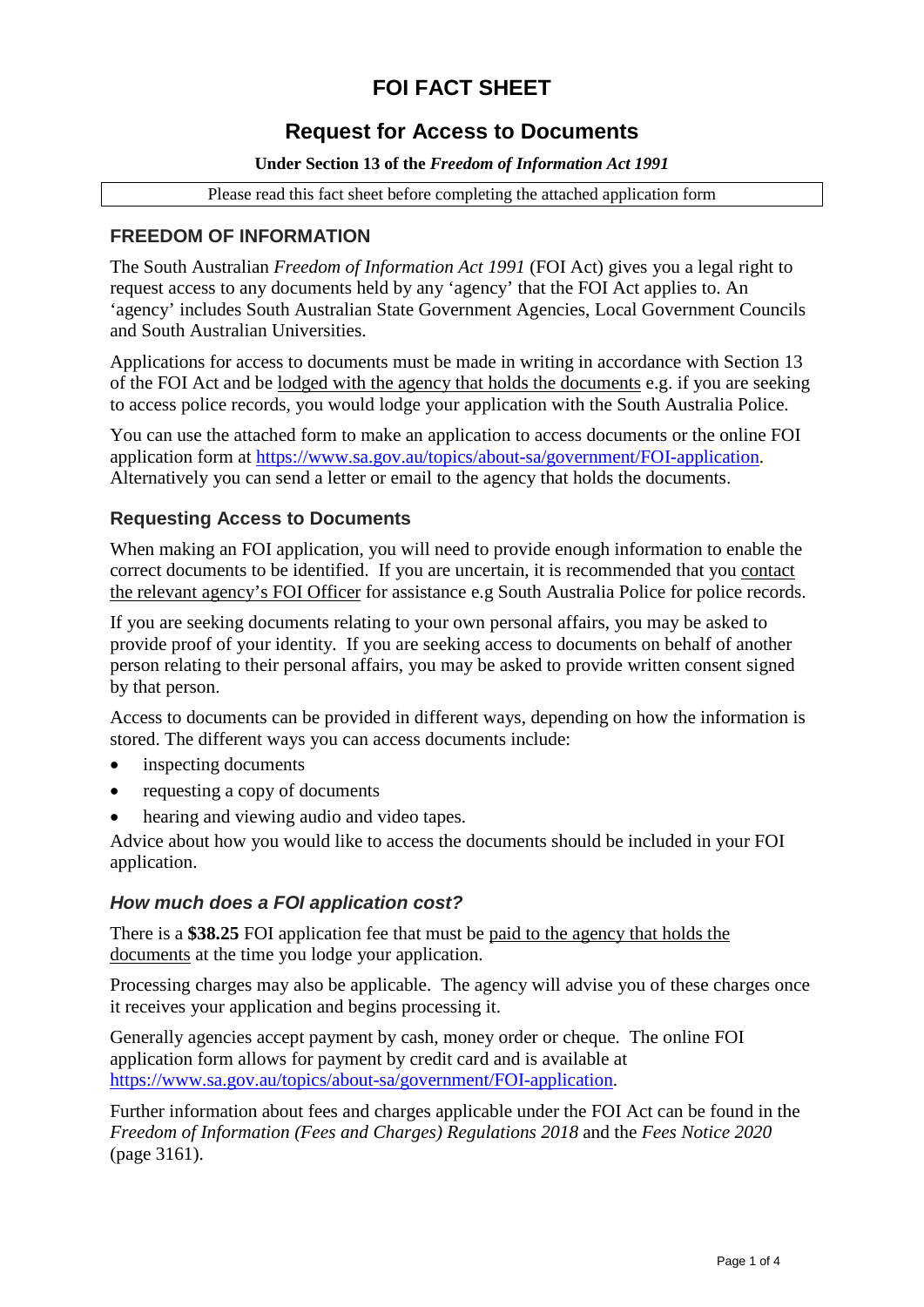### *What if I have a concession card or can't afford to pay?*

If you are the holder of a current concession card, or if you can satisfy the agency that the payment of the fee or charge would cause financial hardship, the agency must waive or remit (reduce or refund) the application fee.

If you are a concession cardholder you will need to provide the agency with evidence. For example you can attach a copy of your concession card to your completed FOI application form. Alternatively you will need to provide written reasons why the payment of a fee or charge would cause you financial hardship.

### **Processing Requests for Access to Documents**

After receiving your application, the agency is required to deal with it in accordance with the requirements of the FOI Act and provide you with a written decision. This is called a Notice of Determination. The Notice of Determination will include the agency's decision in relation to your request and, if access has been refused in full or in part, the reasons why this has occurred. The agency will advise you of your rights of review and appeal if you are unhappy with their determination.

In accordance with Premier and Cabinet Circular PC045, where documents are provided as a result of an FOI application for access to non-personal information, details of the application, and the documents to which access is given, may be published in the agency's disclosure log. A copy of PC045 can be found on the DPC website.

#### *How long will it take?*

A request for access will be dealt with as soon as practicable, or within 30 calendar days of it being received.

In certain circumstances the agency may extend the timeframe for dealing with your application. The agency will advise you within 20 calendar days if an extension is necessary, and why.

If the agency has not extended the timeframe for dealing with your application and you do not receive a determination within 30 calendar days, the legislation deems that the agency has refused your application. If this is the case, you are entitled to lodge an application for review. For further information you should speak to the FOI Officer at the agency you lodged your FOI application with.

#### **Access to documents by Members of Parliament**

A Member of the South Australian Parliament who applies for access to a document held by a State Government Agency, Local Government Council or University is entitled to access the document without charge unless the work generated by the application involves fees and charges totalling more than \$1,000.

#### **Further information**

For questions specifically related to your application, contact the agency that holds the documents you wish to access, and ask for the agency's FOI Officer or Unit.

If you want more information about how FOI operates in South Australia, please visit [www.archives.sa.gov.au.](http://www.archives.sa.gov.au/)

You can also download a free copy of the *Freedom of Information Act 1991, Freedom of Information (Fees and Charges) Regulations 2018*, and *Fees Notice 2020* from the South Australian legislation website at [www.legislation.sa.gov.au.](http://www.legislation.sa.gov.au/)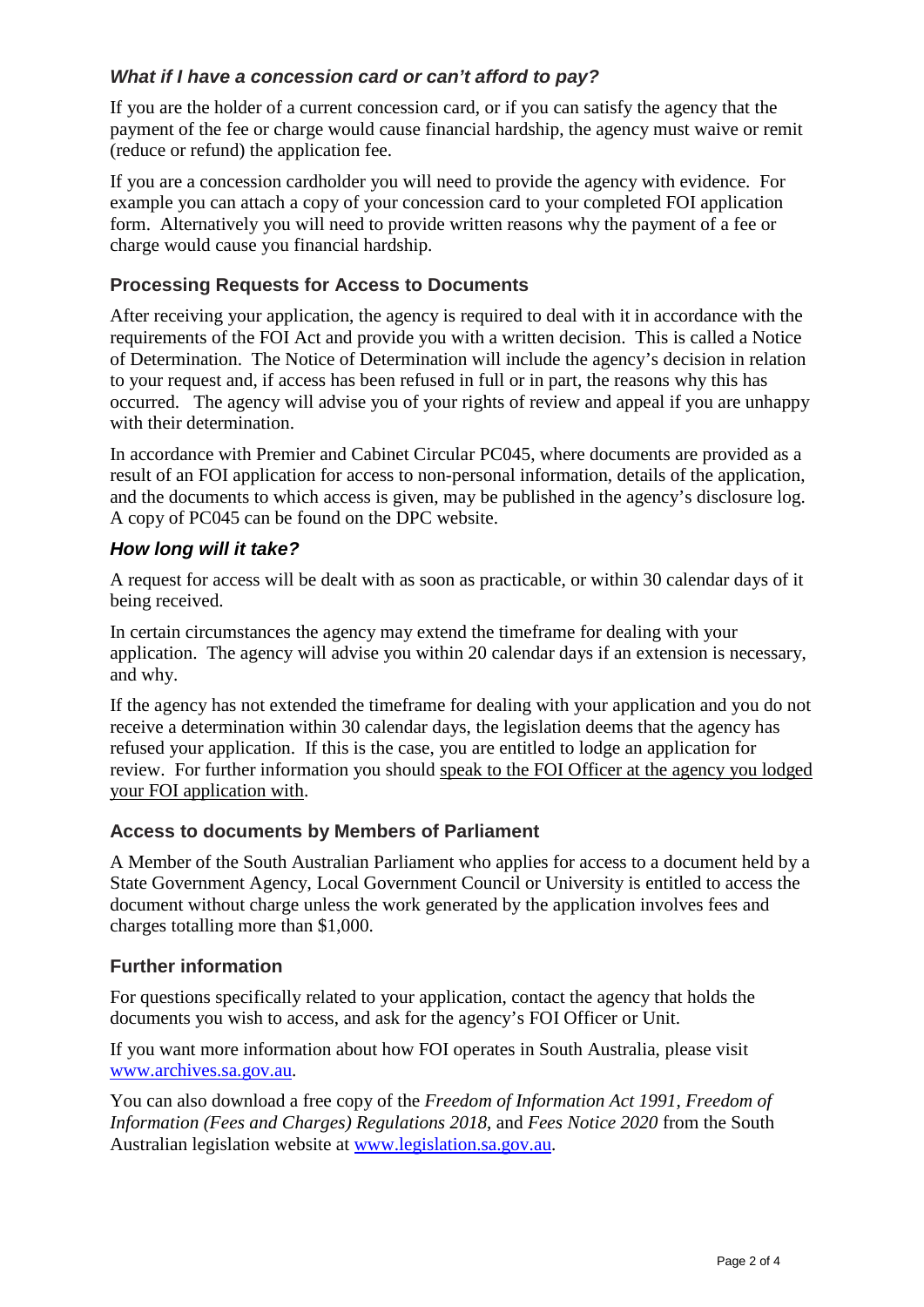# **FOI APPLICATION FORM**

# **Request for Access to Documents**

### **Under Section 13 of the** *Freedom of Information Act 1991*

Please read the attached *'FOI Fact Sheet – Request for Access to Documents'* before completing and lodging your application

| <b>Agency Details</b>                                                                                                                                                                                                                                                                                        |               |                                         |  |  |
|--------------------------------------------------------------------------------------------------------------------------------------------------------------------------------------------------------------------------------------------------------------------------------------------------------------|---------------|-----------------------------------------|--|--|
| Name of the Agency you are seeking to access documents from.                                                                                                                                                                                                                                                 |               |                                         |  |  |
|                                                                                                                                                                                                                                                                                                              |               |                                         |  |  |
| <b>Details of Applicant</b>                                                                                                                                                                                                                                                                                  |               |                                         |  |  |
| Surname:                                                                                                                                                                                                                                                                                                     |               |                                         |  |  |
| <b>Given Names:</b>                                                                                                                                                                                                                                                                                          |               |                                         |  |  |
| <b>Australian Postal Address:</b>                                                                                                                                                                                                                                                                            |               |                                         |  |  |
| Suburb:                                                                                                                                                                                                                                                                                                      | Post Code:    |                                         |  |  |
| Email (optional):                                                                                                                                                                                                                                                                                            |               |                                         |  |  |
| Contact phone numbers:                                                                                                                                                                                                                                                                                       |               |                                         |  |  |
| Details of documents being requested                                                                                                                                                                                                                                                                         |               |                                         |  |  |
| (Describe the documents you are seeking to access. If you are applying for access to personal information please provide enough<br>information to assist with identification of documents, eg date of birth, previous names etc. Attach more pages if you cannot fit all of the<br>information in this box.) |               |                                         |  |  |
| Do the documents you have described above contain information about your personal affairs?                                                                                                                                                                                                                   |               |                                         |  |  |
| YES / NO (cross out whichever does not apply)                                                                                                                                                                                                                                                                |               |                                         |  |  |
| <b>Form of Access</b>                                                                                                                                                                                                                                                                                        |               |                                         |  |  |
| (place a tick in the most appropriate boxes)                                                                                                                                                                                                                                                                 |               |                                         |  |  |
| I wish to inspect the documents                                                                                                                                                                                                                                                                              | $\Box$ Yes    | $\square$ No                            |  |  |
| I require a copy of the documents                                                                                                                                                                                                                                                                            | $\Box$ Yes    | $\square$ No                            |  |  |
| I require access in another form                                                                                                                                                                                                                                                                             | $\square$ Yes | $\Box$ No (If yes please specify below) |  |  |
| Specify other form of access here if applicable, e.g transcript of a recorded document.                                                                                                                                                                                                                      |               |                                         |  |  |